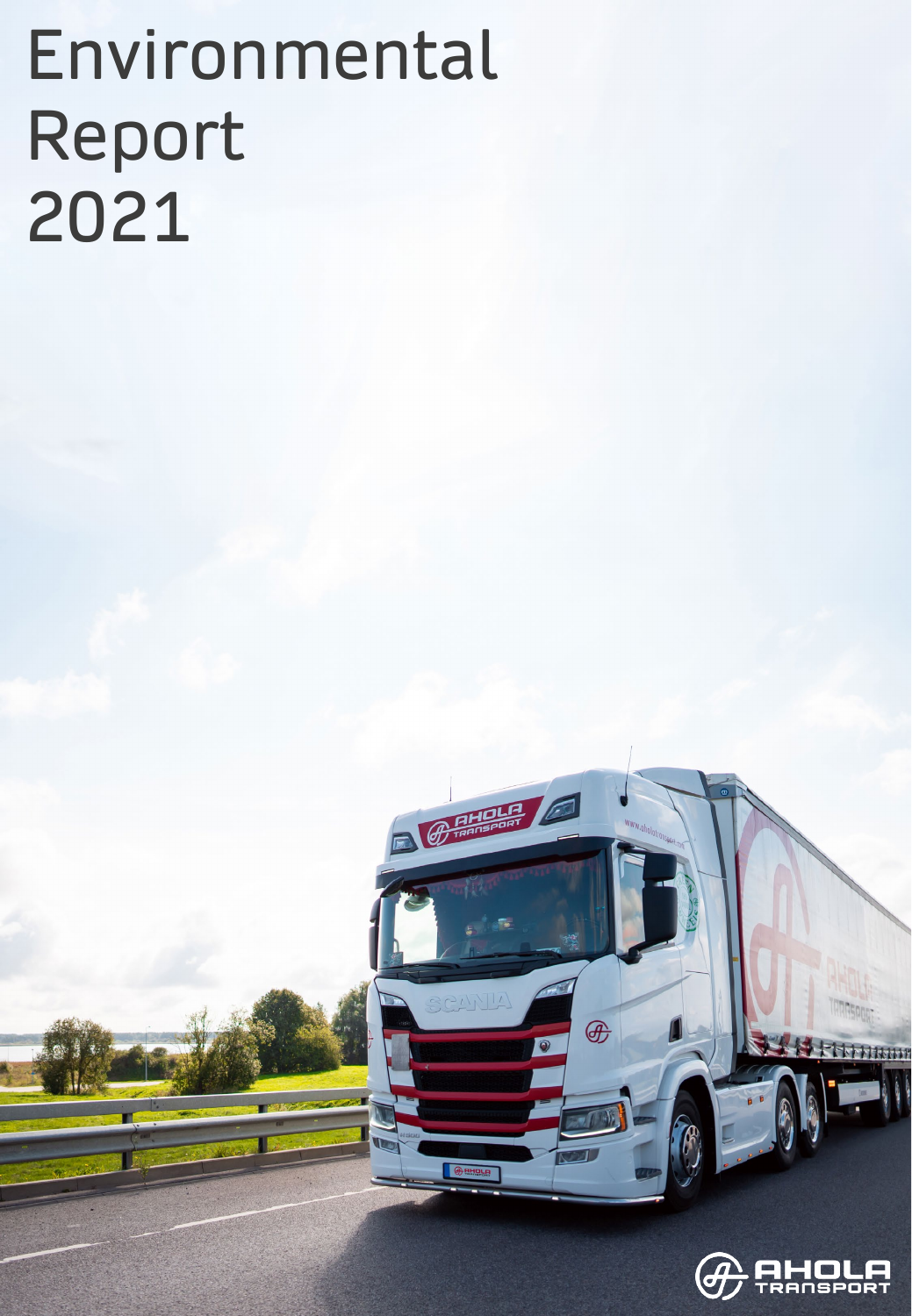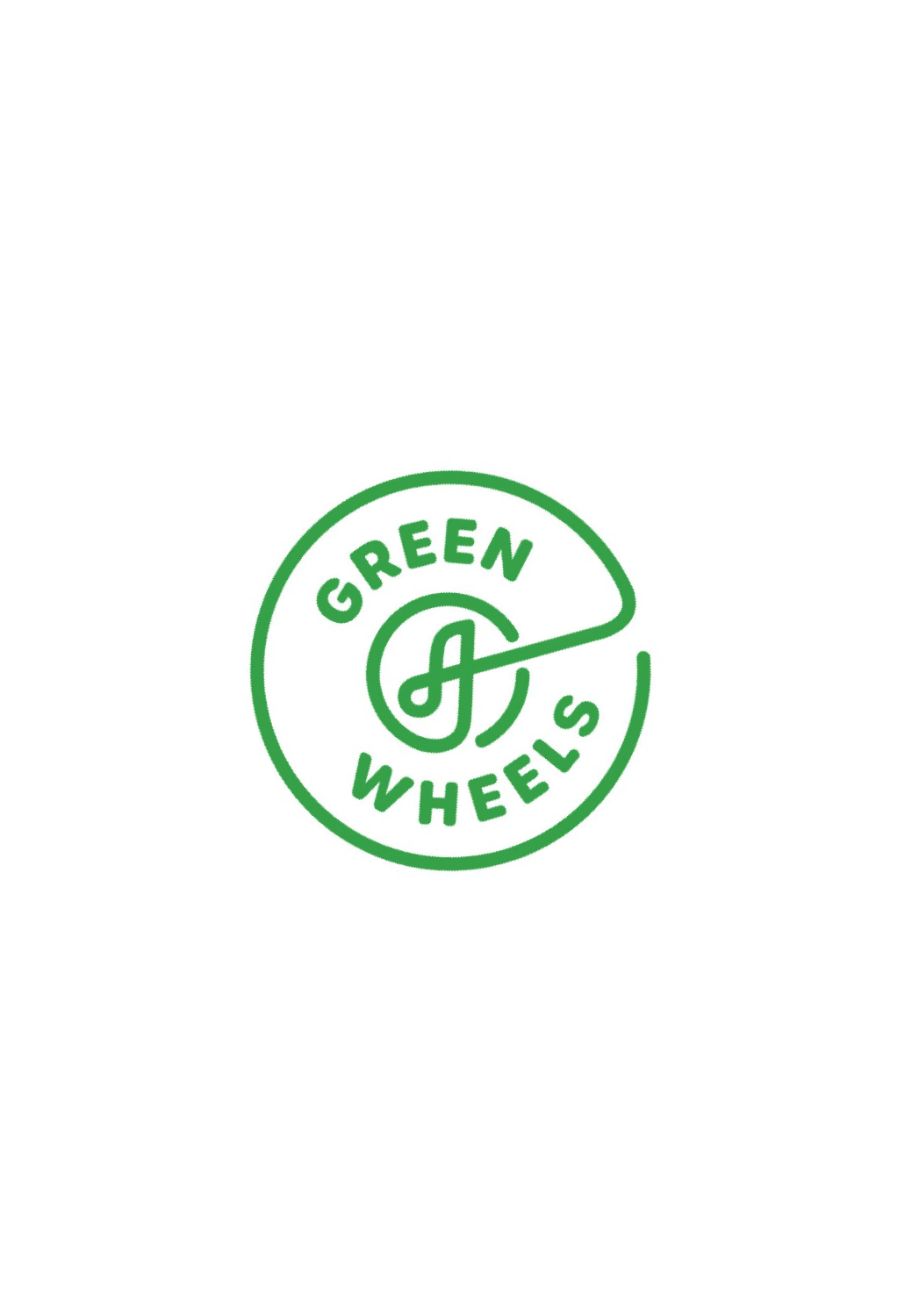### **Information about this report:**

- This report presents the greenhouse gas emissions of transport services supplied by Ahola Transport
- The GHG emissions*\** in this report are calculated in accordance with the EN 16258 standard.
- This report presents the GHG emissions as  $CO<sub>2</sub>$  equivalent<sup>\*</sup> figures. In previous reports and in the sea freight part of this report emissions are presented as  $CO<sub>2</sub>$
- Ahola Transport is calculating the distance of the transport assignments according to the fastest feasible route for heavy vehicles.
- Empty kilometres are included in the transport assignment distance and thus the GHG emissions cover also the empty driving

*\*Greenhouse gas, GHG*

*Gaseous constituent of the atmosphere, both natural and anthropogenic, that absorbs and emits radiation at specific wavelengths within the spectrum of infrared radiation emitted by the earth's surface, the atmosphere, and clouds.*

### **Background to Ahola Transport's Environmental Work**

Ever since the middle of the 1990s, Ahola Transport has actively worked on improving its environmental profile. In 2000, a more purposeful environmental effort was begun in which third-party certification of the company's environmental system (according to ISO 14001) constituted a natural step. This goal was reached in 2002 when the company obtained its ISO 14001 environmental management certificate. Since 2001, the company has published an annual environmental report where the goals and results of the environmental work are presented.

The rationale behind the active work on environmental improvement measures is founded on demands from customers, national and international programmes and other interest parties. The environmental work and company targets reflect an ever greater environmental awareness also among the company's owners and co-workers.

#### **The following tasks form the core of our environmental work:**

- Constantly reducing our fuel consumption and our emissions in relation to the quantity of transported freight.
- Increasing our co-workers´ insight into environmental issues.

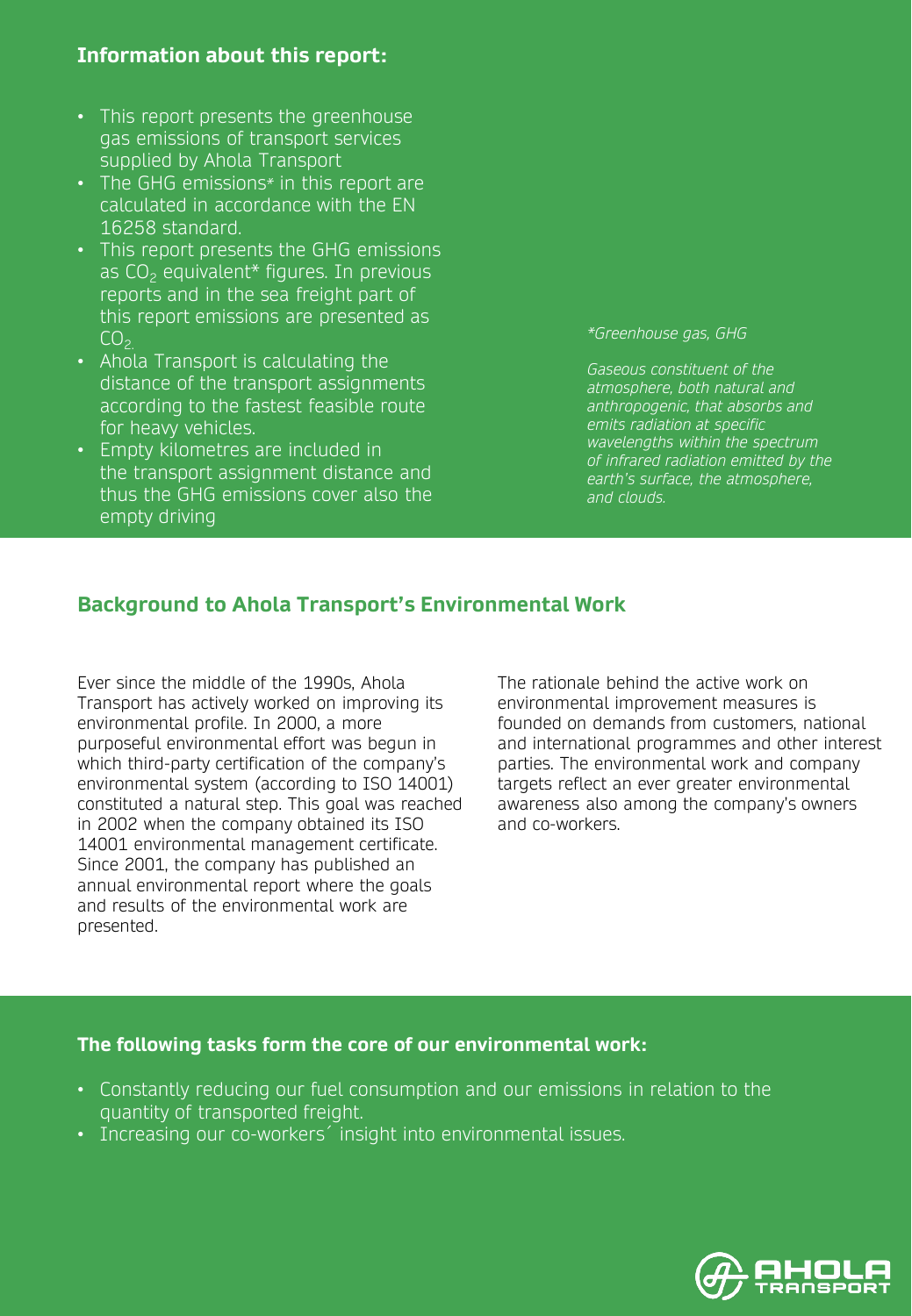# The continuing environmental work

Ahola Transport´s mission has for years been to offer more efficient, more reliable and more environmental friendly transport and logistics services. The basis of the environmental work consists of the company management's environmental targets and environmental programme where the focus is continuously reducing the environmental impact in relation to our produced tonne-kilometres.

Ahola Transport plans and carries out transport assignments with a concept of dynamic logistics, the customer's freight needs are always the starting point for routing. This way, lead times can be shortened, freight handling is minimized, flexibility is increased and emissions are reduced.

### Development areas of environmentally friendly transport services

#### PROFESSIONAL SKILLS

Quality standards Assisting technology Training and coaching Driver approval and certification programs



### Eco-driving

#### OPTIMIZED FLEET

Modern truck technology & High load capacity concepts



Lower fuel consumption & Higher payload

# Targets for 2022

### Numeric target

 $27.39$  grams of  $CO<sub>2</sub>e/t$ .km in road transport services.

### Activity targets

• Continuous improvement in the development areas for lower transport emissions: Professional skills, real-time operations, fleet development, and energy choices.

• Research and development work towards low carbon services: New technologies and energy alternatives such as electricity.

• Continuous development concerning facilities' energy efficiency such as heating and lighting according to targets set at Group level.

#### REAL-TIME OPERATIONS

Dynamic logistics Connectivity Digitalization Minimized waste





**ENERGY CHOICES** 

Alternative energy choices Green Km-services Optional climate compensation





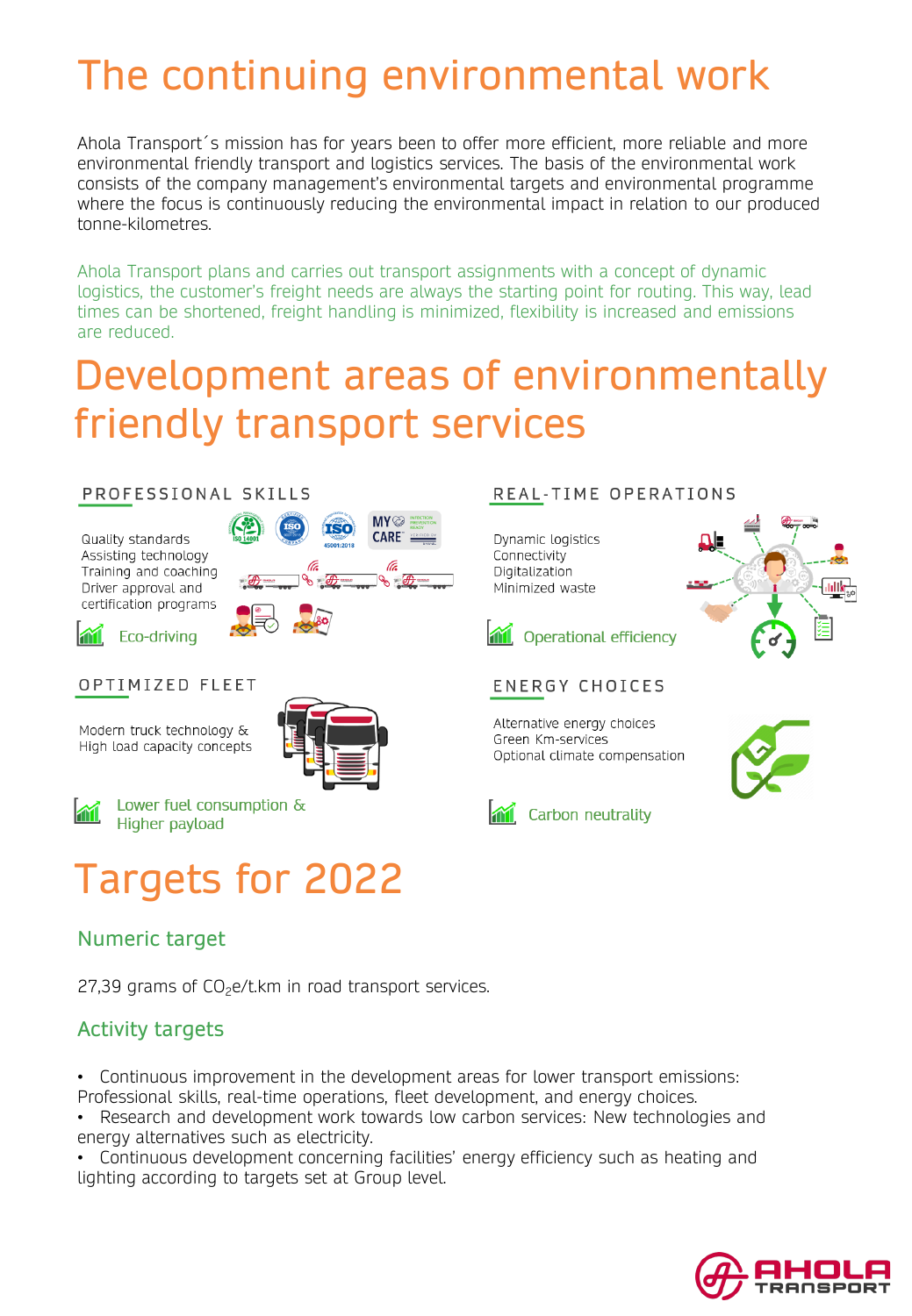## GHG emissions of road transport services 2021

### GHG emissions per Tonne-kilometre (t.km)\*

**Nordic countries** Grams  $CO<sub>2</sub>e$  per t.km **All market areas** Grams  $CO<sub>2</sub>e$  per t.km 34,80g 24,44g **2015 2021** 36,69g 27,95g **Year 2005 2005 2015 2021** 58,74g 58,74g

The 2005 column presents data of the transport industry's emissions in Finland in 2005 from public sources The 2015 column presents Ahola Transport's emissions in 2015, which is also our reference year for reporting The 2021 column presents Ahola Transport's emissions for the reporting year 2021.

\*The most applicable unit for freight transport activity is tonne-kilometre. A tonne-kilometre, abbreviated as t.km, is a unit of measure of freight transport which represents the transport of one freight tonne of goods over a distance of one kilometre.

# CO<sub>2</sub> equivalent

A carbon dioxide equivalent or  $CO<sub>2</sub>$ equivalent, abbreviated as  $CO<sub>2</sub>e$  is a metric measure used to sum the emissions from various greenhouse gases on the basis of their globalwarming potential (GWP), by converting amounts of other gases to the equivalent amount of carbon dioxide with the same global warming potential.

### **CO2e summarizes the following greenhouse gases:**

- Carbon dioxide  $CO_2$ <br>• Methane  $CH_4$
- Methane  $CH_4$ <br>• Nitrous oxide  $N_2O$
- 
- Nitrous oxide  $N_2O$ <br>• Sulphur hexafluoride SF • Sulphur hexafluoride  $SF_6$ <br>• Hydrofluorocarbons HFCs
- Hydrofluorocarbons
- Perfluorocarbons PFCs

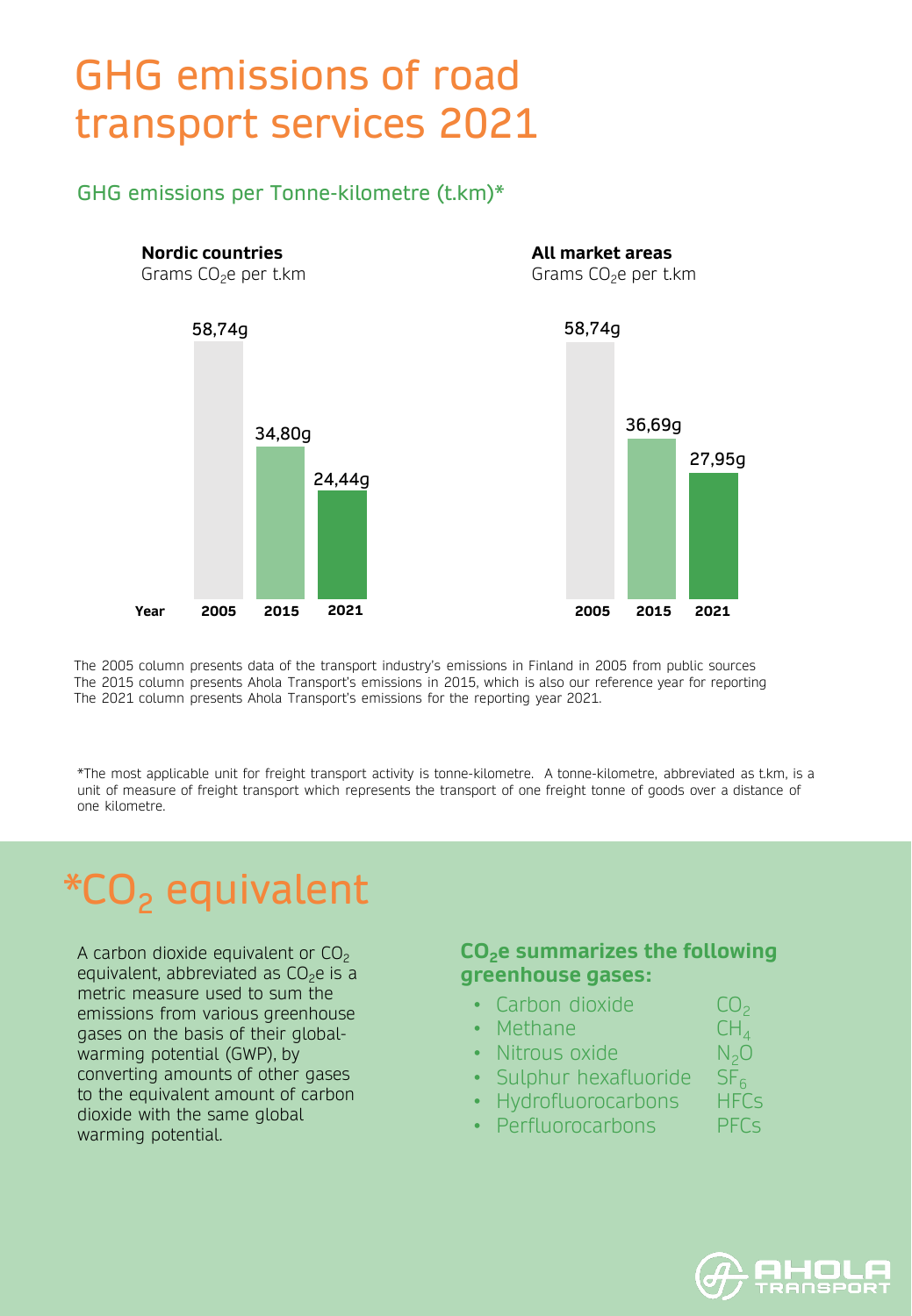# CO<sub>2</sub>e traffic emissions of road transport services

#### **Nordic countries**

Grams  $CO<sub>2</sub>e$  per t.km

| Tank to Wheel<br>Grams $CO2e$ per t.km           | 34,80 | 31,54 | 28,10 | 24,82 | 24,44 |
|--------------------------------------------------|-------|-------|-------|-------|-------|
| Life cycle<br>Grams $CO2e$ per t.km              | 44,40 | 42,28 | 38,89 | 35,90 | 35,62 |
| Tank to Wheel<br>Energy consumption, MJ per t.km | 0,505 | 0,492 | 0,460 | 0,433 | 0,431 |
| Life cycle<br>Energy consumption, MJ per t.km    | 0,686 | 0,694 | 0,664 | 0,641 | 0,640 |
| Year                                             | 2015  | 2018  | 2019  | 2020  | 2021  |

### **All market areas**

Grams  $CO<sub>2</sub>e$  per t.km

| Tank to Wheel<br>Grams $CO2e$ per t.km           | 36,69 | 33,89 | 31,15 | 28,84 | 27,95 |
|--------------------------------------------------|-------|-------|-------|-------|-------|
| Life cycle<br>Grams $CO2e$ per t.km              | 46,16 | 44,12 | 41,39 | 39,19 | 38,21 |
| Tank to Wheel<br>Energy consumption, MJ per t.km | 0,521 | 0,507 | 0,480 | 0,459 | 0,449 |
| Life cycle<br>Energy consumption, MJ per t.km    | 0,700 | 0,699 | 0,673 | 0,654 | 0,642 |
| Year                                             | 2015  | 2018  | 2019  | 2020  | 2021  |

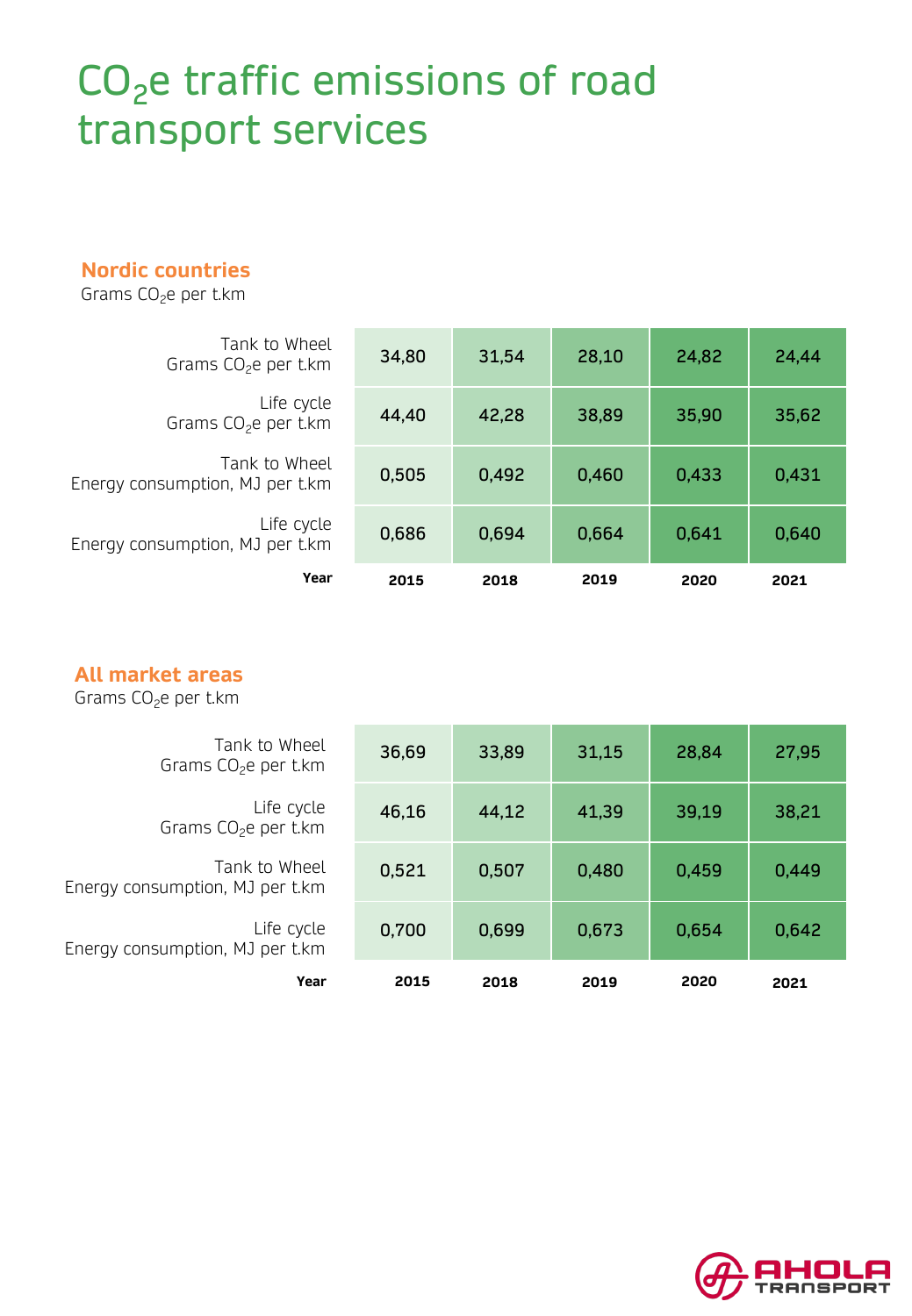

Share of bio-based fuels of total amount used for road transport in 2021



Vehicle euro classes

The result shows the distribution of EURO classes for all of our own and contracted vehicles in the end of 2021.



### Emissions of sea transports connected to road transports

Emissions of sea transports are presented as  $CO<sub>2</sub>$  (Tank-to-Wake)

All market areas 2021

106,7 $*$  grams of CO<sub>2</sub> per t.km

\*weighted average based on emission data provided by ferry companies